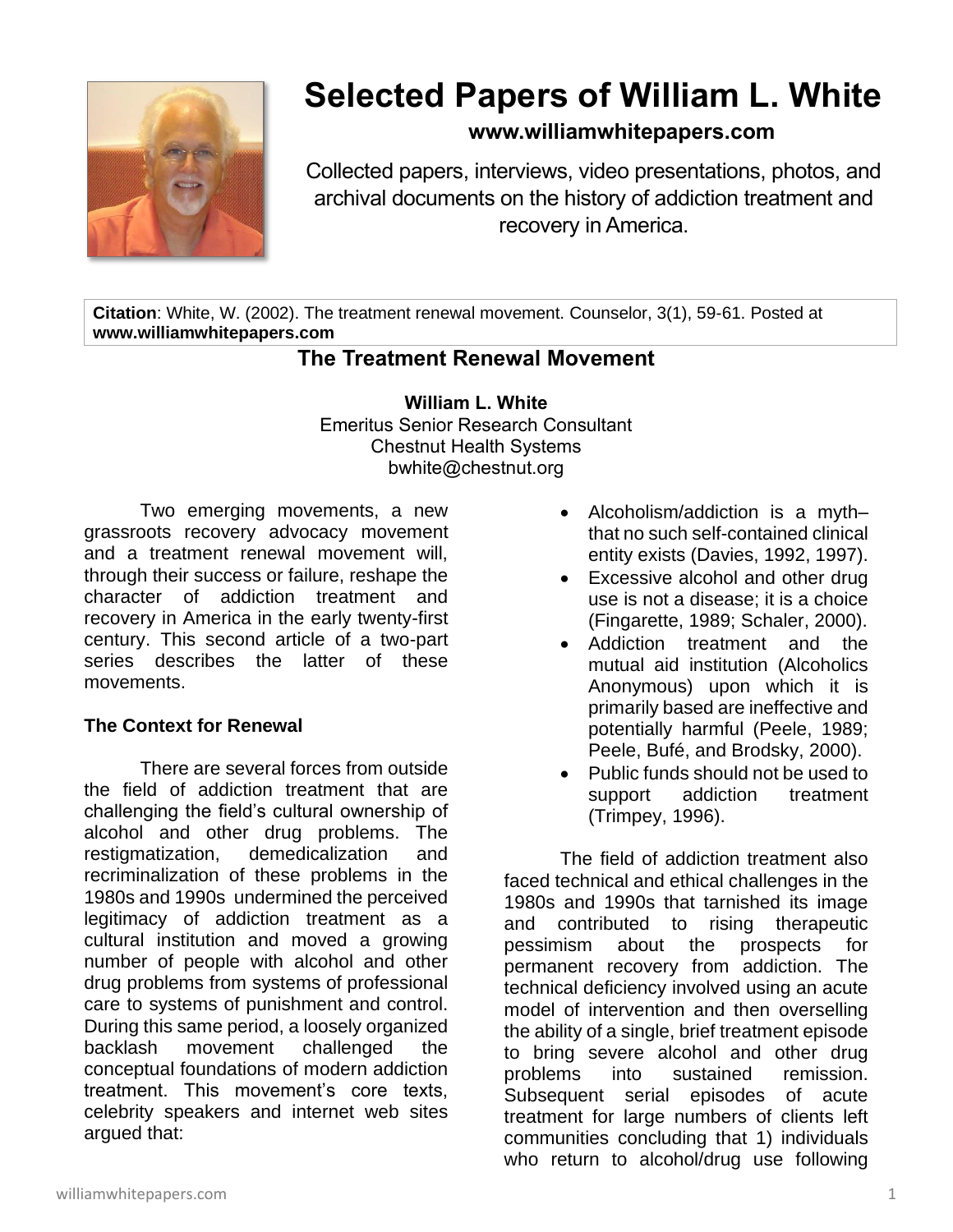treatment are failures and untreatable, 2) the local program is not a "good" program, or that 3) the condition itself is untreatable and should be managed in other ways. The public image of treatment institutions was also injured by exposés of exploitation within such arenas as marketing, feesetting/collection, and financially-motivated admission, discharge, re-admission, and length of stay decisions. These exposés portrayed treatment practitioners more as hustlers than healers. As the public perception of the value of addiction treatment changed, the treatment field was forced to take a serious look at itself.

#### **II. State of the Field**

Most professional fields and the organizations that make up such fields go through cycles of renewal and decline. Periodically replenishing a field from within is as essential as renewing its relationship with the culture and communities within which it is nested. There were a number of critical signs in the 1990s suggesting the need for such a renewal process in the field of addiction treatment.

Decay was evident in the declining membership of key organizations. The number of affiliates of the National Council on Alcohol and Drug Dependence declined from a peak of more than 240 in the early 1980s to less than 90 by the late 1990s. Membership in the National Association of Addiction Treatment Providers fell from its peak of 800 in the late 1980s to 96 in 1996, before beginning to rise again to its current membership of 182. NAATP membership attrition reflected the dramatic decline in hospital-based and private treatment programs in the 1990s. Similarly, membership in NAADAC declined from 17,204 in 1994 to 13,162 in 2000. All of these declining numbers were accompanied by something of an identity crisis as many addiction treatment programs (and their funding authorities) were merged within larger mental health or public health entities. By 2000, the field was growing at its periphery (e.g., into the criminal justice and child welfare systems) at the same time its

historical core appeared to be shrinking. Oldtimers began to lament the potential death of the field by diffusion and absorption–a loss of the field's core values and service technologies amidst the illusion of the field's continued existence.

Another sign of concern at the close of the century was the pattern of tenure and turnover in the field. Senior administrative and clinical positions in many agencies were filled by persons who had long served in these roles, while surveys revealed a 30- 40% annual turnover rate for front line service positions. The field now faces significant morale problems among its front line practitioners at the same time its elders are set to exit the field in mass in the next decade taking much of the oral history and experience from this modern era with them. When long time addiction counselors are asked to critique the state of the field, they often depict a field whose institutions have lost touch with their historical roots and founding missions and who have become isolated from the very communities out of which they were born. Many depict institutions more preoccupied with financial self-maintenance than clinical outcomes– seemingly more concerned with the presence of a progress note than the progress of a client. Others contend that addiction treatment has become detached from the larger and more enduring process of recovery and divorced from the major findings of addiction science. Collectively, they suggest that it is time the field conducted a searching and fearless selfinventory and got itself ethically and clinically re-centered.

#### **The Treatment Renewal Movement**

The signs of a treatment renewal movement can be seen across the country. It can be seen in professional meetings of addiction counselors where one hears repeated calls for a new wave of activism aimed at getting the field refocused on the long term recovery of clients and families. It can be seen in the reflections of the field's long-tenured leaders who at the sunset of their careers are seeking to solidify their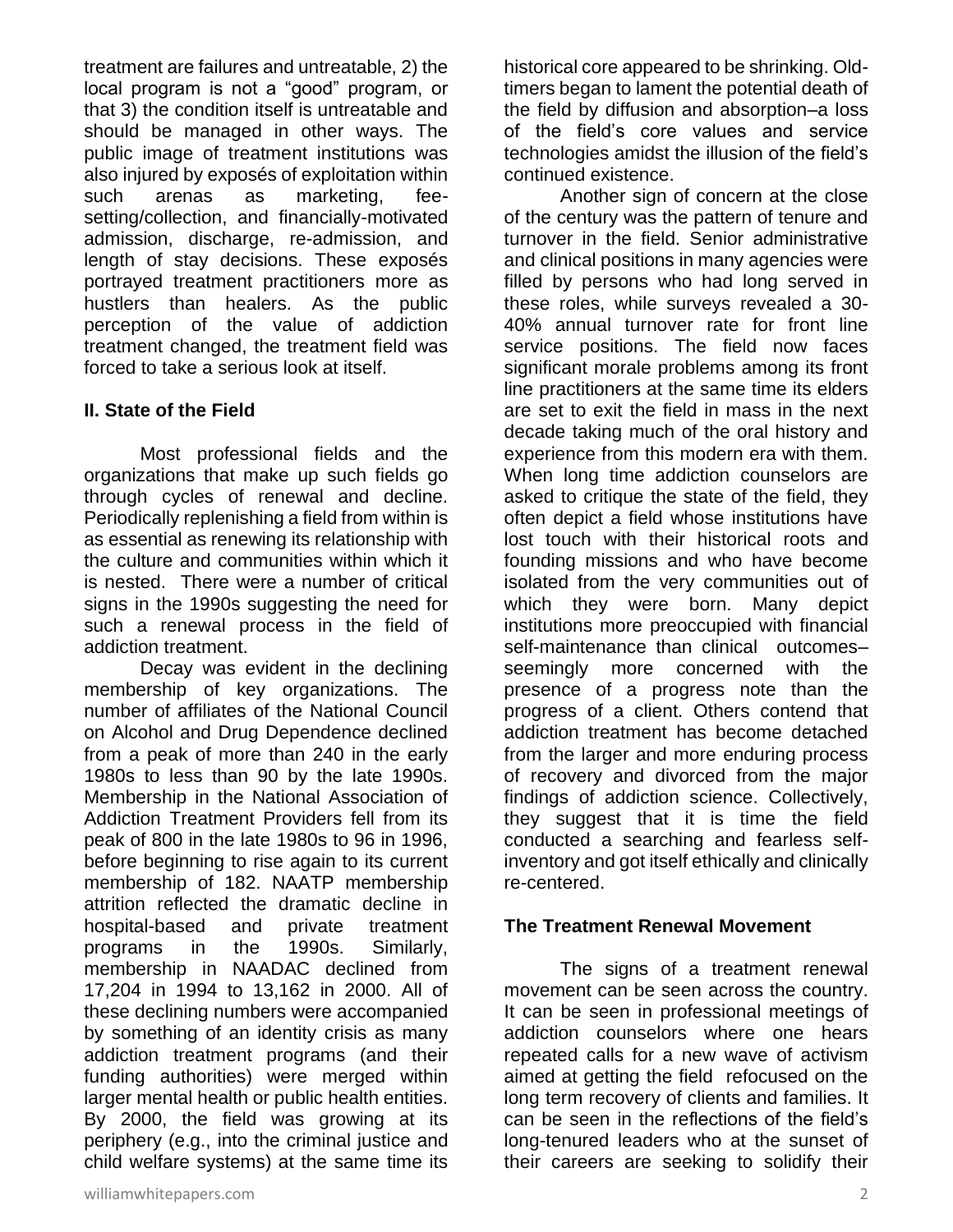legacies. It can be seen in the coalitions with other agencies and indigenous institutions that are forging new models of serving multiple problem clients and families. It can be seen in the growing dialogue between researchers and front line counselors. It can be seen in the way that treatment agencies are working with new recovery advocacy organizations to enhance local community recovery resources. The three emerging goals of this treatment renewal movement are to:

- Refocus and refine the historical missions, core values and ethical standards of professional practice of addiction treatment agencies,
- Forge a meaningful integration of two ways of "knowing": the knowledge of science and the knowledge of cumulative clinical and recovery experience, and
- Rebuild the relationship between addiction treatment agencies and the communities and constituencies that they serve.

**Keeping Our Eyes on the Prize** An increasing number of treatment agencies are holding agency retreats to self-assess themselves as organizations and to get themselves reconnected with their past and repositioned for the future. Flowing from these meetings are re-commitments to service, refined mission and vision statements and new or updated codes of professional practice. These same processes are evident as agency leaders come together within their state, regional and national organizations. It is in these latter sessions that one finds broader discussions about extending this refocusing effort into the arena of policy advocacy. Also evident in such settings is a growing awareness of the coming leadership crisis and many emerging proposals for leadership development, leadership succession and increased staff support. This element of the renewal movement is strengthening the organizational infrastructures and service cultures of addiction treatment agencies.

**Clinical Research and Clinical Practice** The significant federal investment in addiction research is now paying dividends. Such dividends span new discoveries about neurobiological roots of addiction through the development of new evidence-based treatments. The list of potential applications of this research is a long one but particularly striking are:

- the conceptualization of addiction as a "brain disease" and the elucidation of the mechanisms of this disease process;
- new breakthroughs in the understanding of the role of trauma as an initiating and sustaining force in addiction and potential barrier to treatment and recovery;
- new developmental models of recovery with stage-appropriate engagement and intervention techniques;
- new pharmacological adjuncts; and
- the refinement of addiction treatment protocol for particular clinical subpopulations.

Also of note is the potential mainstreaming of clinical trials technology emerging from such studies as Project MATCH and the Cannabis Youth Treatment Study. The goal of such mainstreaming is not just to move evidence-based therapies into the front lines of addiction treatment but to also transfer the clinical infrastructure within which treatments are tested within multi-site randomized clinical trials (Carroll, 1997). This clinical infrastructure is itself part of the emerging technology of addiction treatment and includes such elements as:

- Defining, proceduralizing and manualizing the active ingredients of a particular treatment approach,
- utilizing competency-based training to verify and certify clinician skills in executing the treatment,
- monitoring the continuing delivery of treatment via fidelity measurement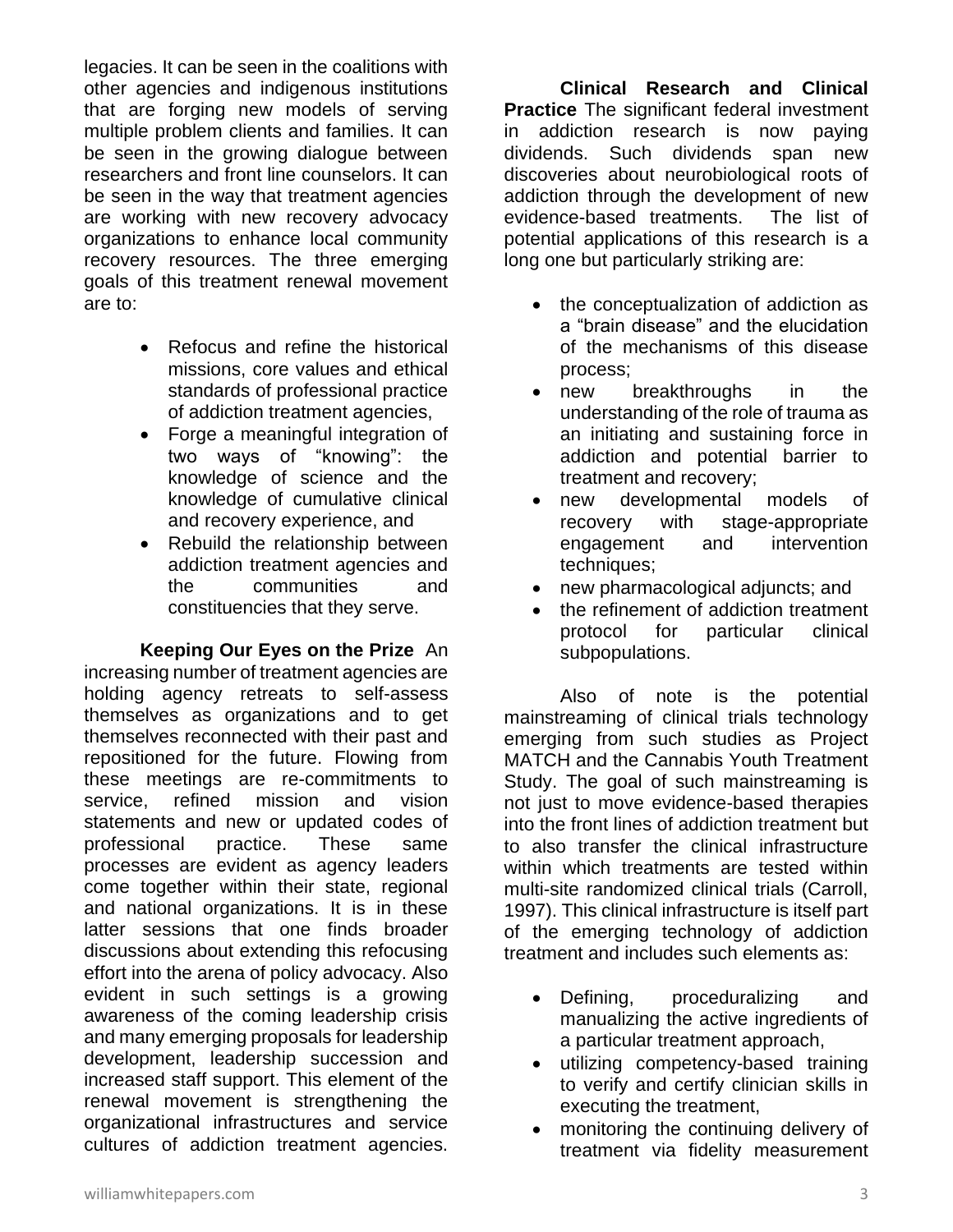instruments and procedures,

- individualizing treatment within the framework of clinical supervision, and
- applying principles of chronic disease management to the treatment of severe and persistent alcohol and other drug problems.

These research advances are propelling many agencies to shift from offering a "program" to offering "treatment and recovery support service menus" from which unique service ingredients, service combinations, and service sequences are being matched to the needs of particular clients/families.

#### **Treatment, Recovery, Community**

The board and staff of Dawn Farm (until recently a traditional therapeutic community in Ann Arbor, Michigan) invited a large number of stakeholders (funding agencies, current/former clients, allied agencies, mutual aid leaders, clergy, and local officials) to a community meeting. At the meeting, Jim Balmer, Dawn Farm's director, reviewed the organization's history and then acknowledged that Dawn Farm had evolved a variety of policies and procedures over the years that in their cumulative effect had made it harder for people to enter and successfully complete treatment. He concluded by offering an apology to the community and asking those present to enter into partnership with Dawn Farm to help the board and staff reshape Dawn Farm's relationship with, and responsiveness to, the local community. That renewed community partnership has led to a change in Dawn Farm's service philosophies and its involvement in such new ventures as street and jail outreach, sober housing and participation in multiagency service models for clients with special needs. Dawn Farm is among a vanguard of addiction treatment programs who are redefining the relationship between treatment, recovery and community.

Understanding this power of the community to harm and heal is at the heart of efforts to move the locus of treatment and recovery from the hospital, residential program, or clinic into the natural settings in which AOD problems are initiated and sustained. This approach does not deny the role of biological or psychological variables in the onset of AOD problems, but it does force us to recognize that the long term course of these problems are influenced by the relative strength and pervasiveness of local cultures of addiction and cultures of recovery (White, 1996). Both barriers to and incentives for recovery exist in the community space surrounding our clients and it is into that space that addiction treatment professionals are beginning to carry their service interventions.

Treatment organizations that redefined themselves as businesses in the 1980s are now recapturing their lost identities as community service agencies. They are recapturing such lost functions as community education, community resource development, community organization, and public policy advocacy. They are moving into the very heart of their communities and, like Dawn Farm, inviting greater community and recovery constituency participation within their organizations. Treatment agencies are rejoining their communities and rediscovering the natural healing powers that lie within these communities. When universities became too isolated from their local communities, there were calls for these institutions to move back into the life of their communities–to become "universities without walls." What is emerging in this treatment renewal movement is advocacy for an analogous process of treatment and recovery without walls.

#### **A Window of Opportunity**

Very few professionals have an opportunity during their lifetime to shape the ultimate destiny of their chosen fields. That opportunity is at hand for addiction professionals. Leadership vacuums are emerging that must be filled.

As a field, we have too often played the role of the chameleon, reflecting not character but context, constantly changing color with the latest funding demand or